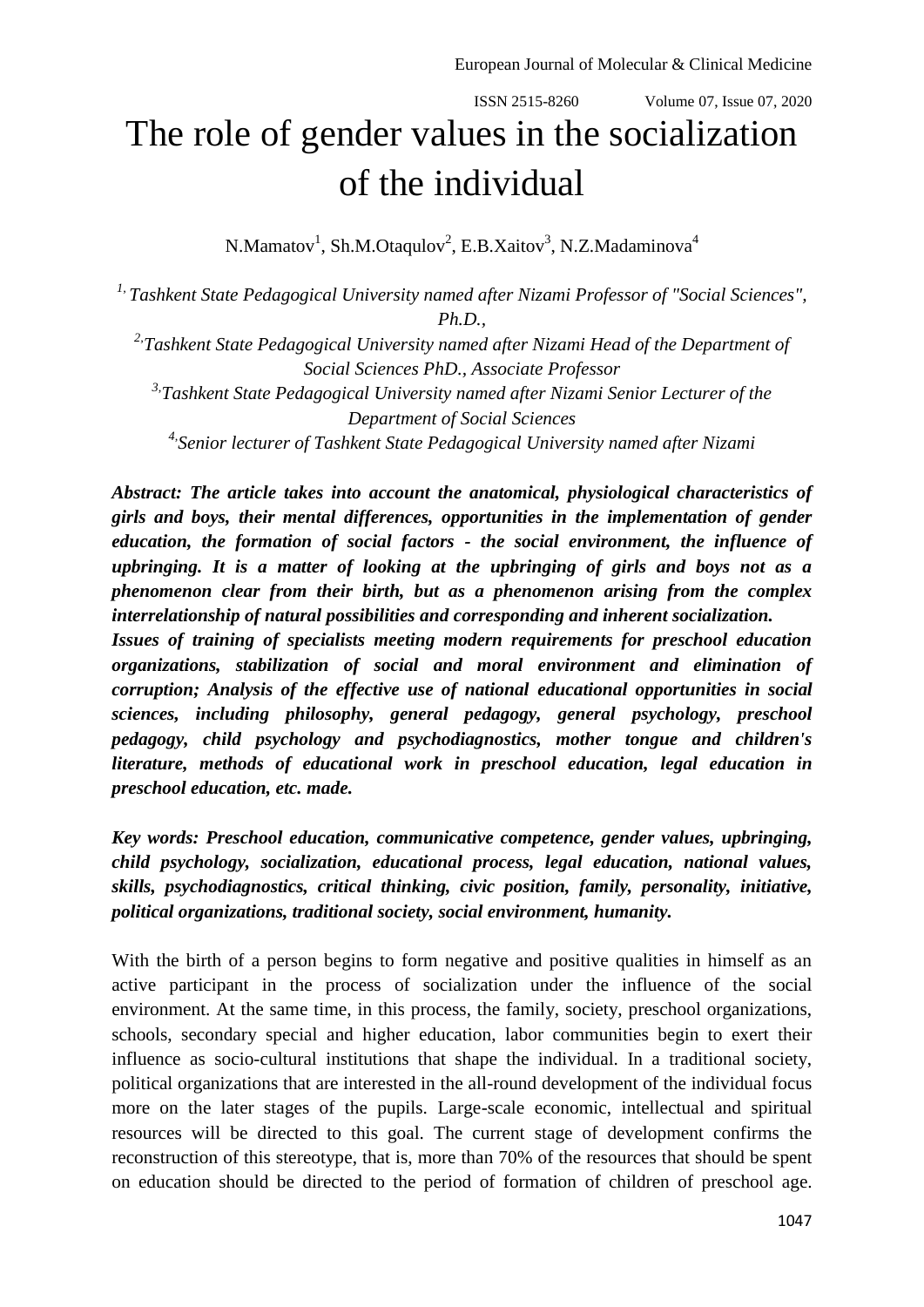Research in child psychology and pedagogy confirms that information directed at young children from the age of two takes place from their subconscious existence, and that to some extent it guides the unconscious and conscious activity of the individual until the end of his life.

For the first time in the history of the country, a system of pre-school education of an institutional nature was formed. A special ministry and a system of pre-school education institutions have emerged on its basis. The law "On preschool education and upbringing" was adopted and the concept of development of the preschool education system of the Republic of Uzbekistan until 2030 was created. Today in Uzbekistan there are 5,963 state, 802 nongovernmental preschool educational institutions, 725 public-private non-governmental preschool educational institutions, and 6,626 family-based non-governmental preschool educational institutions - a total of 1,404,695,000 children aged 3-7. These organizations currently carry out educational work on the state curriculum of preschool educational institutions "First Step", created on the basis of the state requirements for the development of primary and preschool children of the Republic of Uzbekistan.

In this system, he is the head, methodologist, educator and psychologist of the preschool organization, which organizes and implements the educational process. Therefore, the management of the effectiveness of education in preschool children is entrusted only and again only to the above-mentioned subjects. The content of the "First Step" program is primarily aimed at the formation of humanity and civic position in children.

Formation of a physical and healthy lifestyle aimed at the formation of key competencies in the areas of child development; social emotional development; speech, communication, reading and writing skills; development of the cognitive process; creative development, etc., is organized on the basis of the game, but its purpose is to love people, love parents, devotion to the motherland, and so on. The implementation of these complex tasks is inextricably linked with the solution of three serious problems.

The first of them is the issue of training specialists who meet modern requirements for preschool education organizations. Today, there is no special pre-school pedagogical university on this issue in the country. The training of specialists working in preschool education organizations is carried out in different faculties and departments of various universities and institutes of the country in accordance with integrated, non-common curricula and programs. If a specially organized pre-school pedagogy higher education institution organizes the process of education and upbringing on the basis of a modern threeyear curriculum formed on the basis of new requirements, we would be able to train modern staff for preschool education organizations. Because, as the President of the Republic said, "no matter what field we take, we cannot achieve any change, a prosperous life without training modern mature personnel. The training of such personnel for a healthy gene pool of the nation begins, first of all, with the pre-school education system. "

The activity of the pedagogical higher educational institution of preschool education should be built on the basis of the state curriculum of the preschool educational organization "First step". If the educational work in this organization is organized in part on the basis of play, as in kindergartens, if students feel like older children in kindergarten, if they know themselves as participants in the educational process in kindergarten, if they prepare themselves mentally for it, the training of preschool teachers we would be.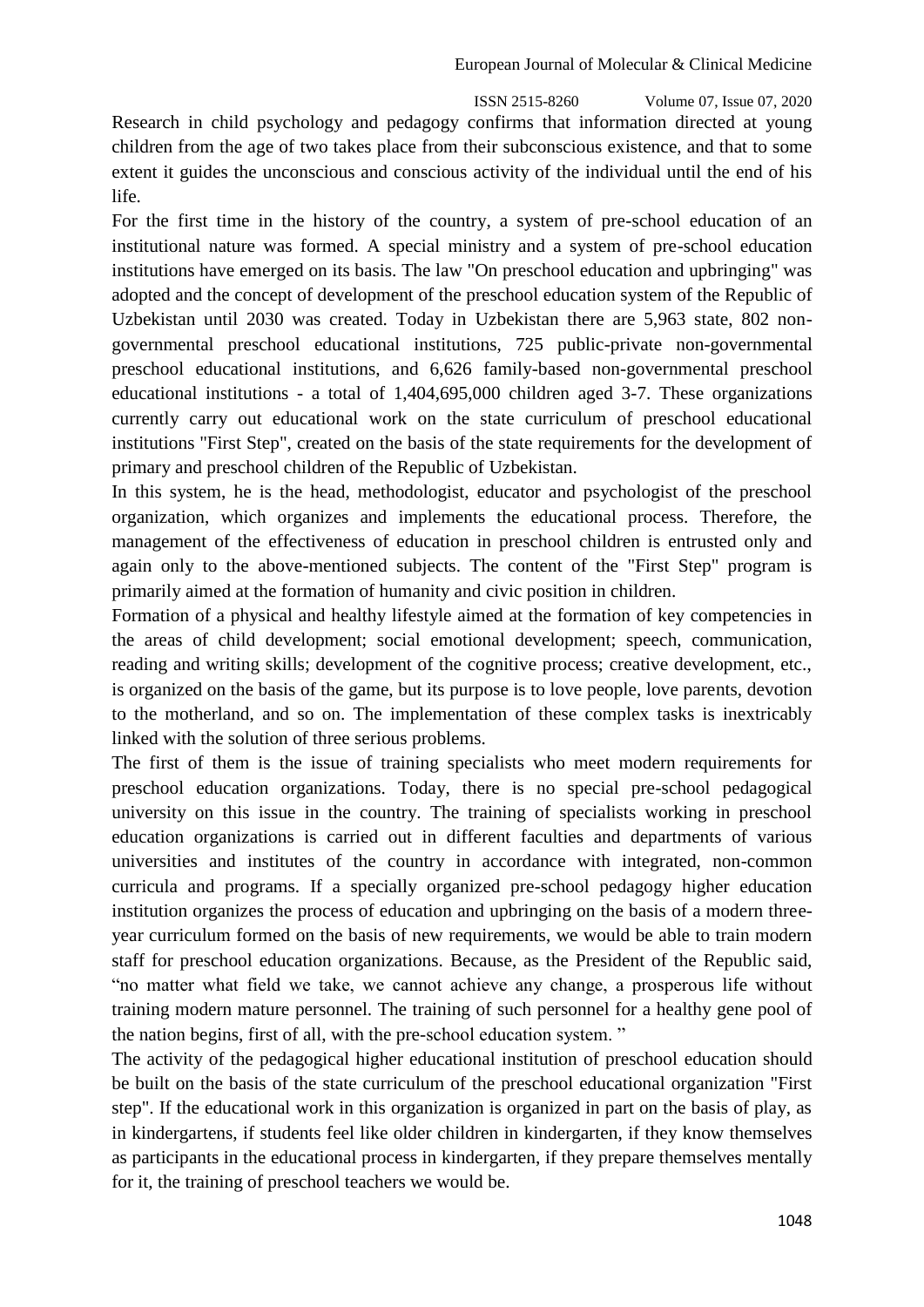ISSN 2515-8260 Volume 07, Issue 07, 2020 The implementation of the existing task will require a number of preparatory work. The first of these is the issue of selection of entrants to the pedagogical higher education institution of preschool education.

To do this, university staff, employees of different levels of preschool education among students of grades 9-10-11 on vocational orientation preschool education organization, its life, upbringing of children and a number of interesting creative activities related to it, in class and out of class will have to hold fun activities in kindergarten with students who are interested in the field in their work. These systematic activities build the skills of schoolchildren in this profession. In addition, it will be necessary to introduce the selection of entrants to the higher educational institution of preschool education through special professional psychological tests. Because, by its very nature, this educational institution has an absolutely special status not only in the education system, but also in the system of society, in terms of prestige, selection, training and preparation of personnel for work.

Second, the social and moral environment in this university must be absolutely free from corruption. Because the graduates of this school are engaged in educating an absolutely new generation of our society. Therefore, the professors and teachers of the university community, the managers of the organization should be completely alienated from such views as familiar knowledge, taking full responsibility. In addition, if the students of this university study in a specially selected form in the educational process, this will also help to create an environment of mutual equality for them.

Thirdly, the curriculum and programs developed on this basis should be designed taking into account the interests, abilities, individual mental and physical characteristics, cultural needs of preschool children, as well as the formation of spiritual norms, life and social experience. . Modern science programs should be developed with in mind at least 20 years ago, not for today. The content of the program should be based on the latest models of modern information technology and focus on the search for its main directions, creativity, the formation of independent and critical thinking. The main rule in creating these programs should be to know our national identity, to appreciate it, to organize creative work to improve it. Therefore, the principle of "from national values to universal values" should be the theoretical and methodological basis of the developed programs.

Therefore, according to our observations, philosophy, general pedagogy, general psychology, preschool pedagogy, child psychology and psychodiagnostics, mother tongue and children's literature, methods of educational work in preschool education, legal education in preschool education, etc. used.

At the Faculty of Preschool Education 7314 hours are allocated for teaching, of which 1781 hours are directly devoted to teaching methods. According to observations, the volume of these hours is carried out through subjects in five directions. But in practice, in most of these classes, students are mainly engaged in discussing theoretical issues. Today, a lot of attention is paid to practice in the organization of training sessions. Therefore, methodological-oriented lessons should be organized primarily on the basis of national pedagogy, the way of life of the nation, national spirituality and psyche, a number of other issues related to the ideal of the nation and the unity between national spiritual life and universal spiritual being. The more upbringing is connected with daily life, its problems, worries and joys, the more attractive the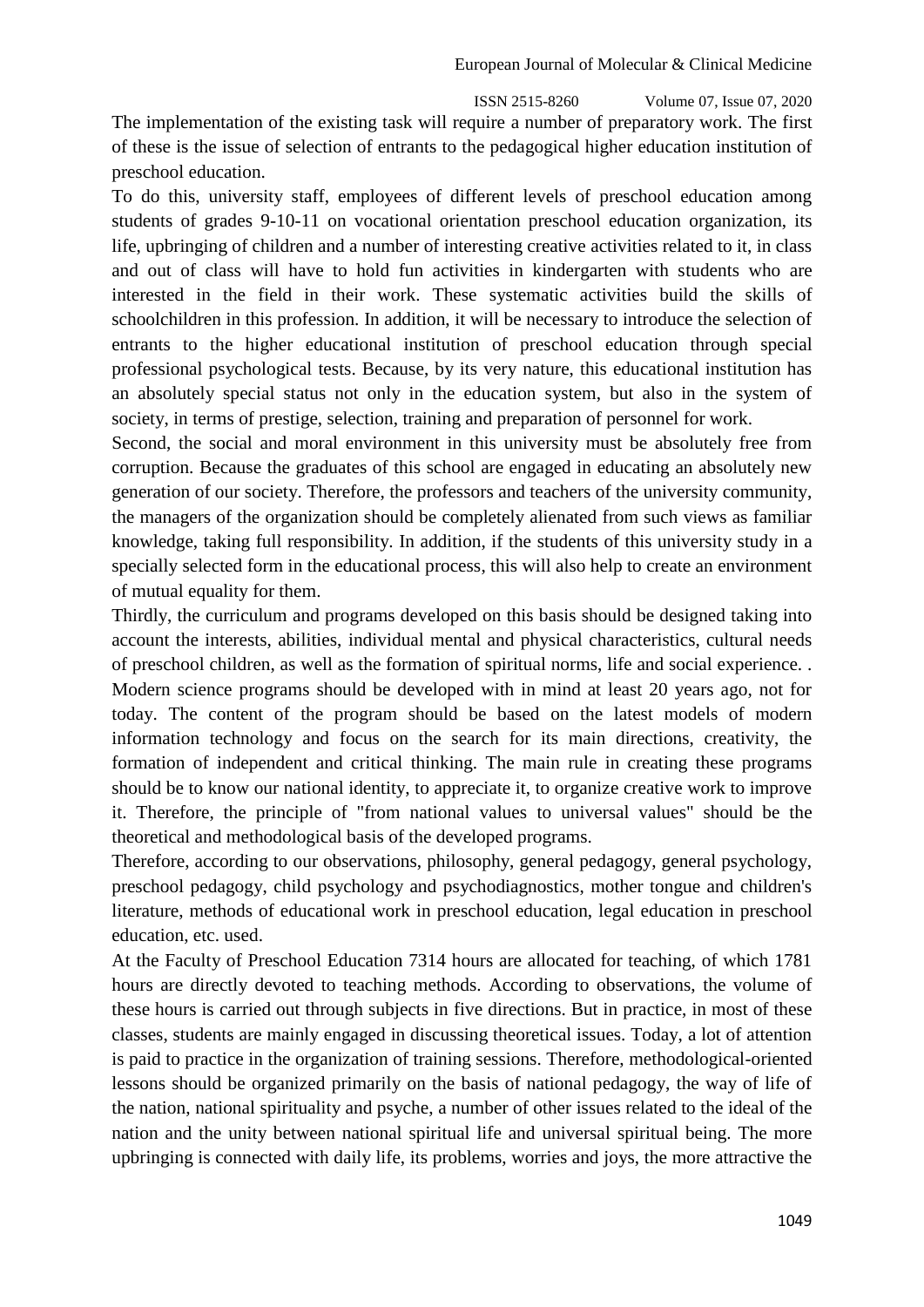education will be if the examples given in the process of upbringing are taken from their lives.

The aspects of our national upbringing that focus on ideology, morality, beauty, religious spirituality, enlightenment and the value of labor are still undiscovered reserves. When we talk about the modern system of preschool education, first of all, if we work on the modern theory and methodology of pedagogy and psychology of inculcating these national spiritual values in the hearts of children aged 3-7, we will make an important contribution to the harmony of national and universal values.

Fourth, 80% of the educational process in higher education should be organized by the participation of students in the observation, direct education and upbringing activities carried out in preschool educational institutions. If a student independently develops the skills of observation, analysis, assessment and educational sensitivity, they will also develop the ability to work consistently, which has a scientific character from the first year. Three years of observation and analysis allow him to conduct independent research, to form independent projects, to model educational processes, to master digital management technologies.

Fifth, the spirit of freedom, mutual trust, creativity and at the same time personal responsibility should prevail in the higher education institution of preschool education pedagogy. These cases should be observed not only in the auditorium, but also in the dean's office, rector's office. An open and free environment is essential for the student to participate in department meetings, dean's office events and discussions in the rector's office on curricula, state educational standards and science curricula. Because today's student, as an employee of tomorrow's preschool organization, will be able to look at kindergartens freely, make personal decisions, appreciate the power of cooperation for community unity.

Sixth, the pre-school pedagogical higher education institution should have its own experimental pre-school educational institutions in urban and rural areas, work closely with them, and ensure that the practical confirmation of the subjects taught at the university is carried out regularly in these organizations. At the same time, it is time for the leaders and educators of these preschool educational institutions to teach in higher education institutions, and for university professors to work in kindergartens. Only then will we achieve the unity of science and practice. Practice is the guiding star of science. Especially in the preschool education system.

Seventh, today's higher education system cannot be imagined without international cooperation. In our opinion, the world community should play the role of methodological and theoretical tool in the transformation of national pedagogy, national teaching methods, accumulated in the country for many years. Based on this, it is necessary to further expand the existing conditions for our national staff to work in these higher education institutions to meet the requirements of world standards.

The second problem is the issues directly related to the organization and implementation of the educational process in preschool education institutions.

Today's educational process in the pre-school education system requires raising the index of vitality to a planetary level on the basis of mastering universal values and improving national values in a modern spirit. In this area, the module of the President of the Republic Sh. Mirziyoyev plays a role model not only for developing countries, but also for developed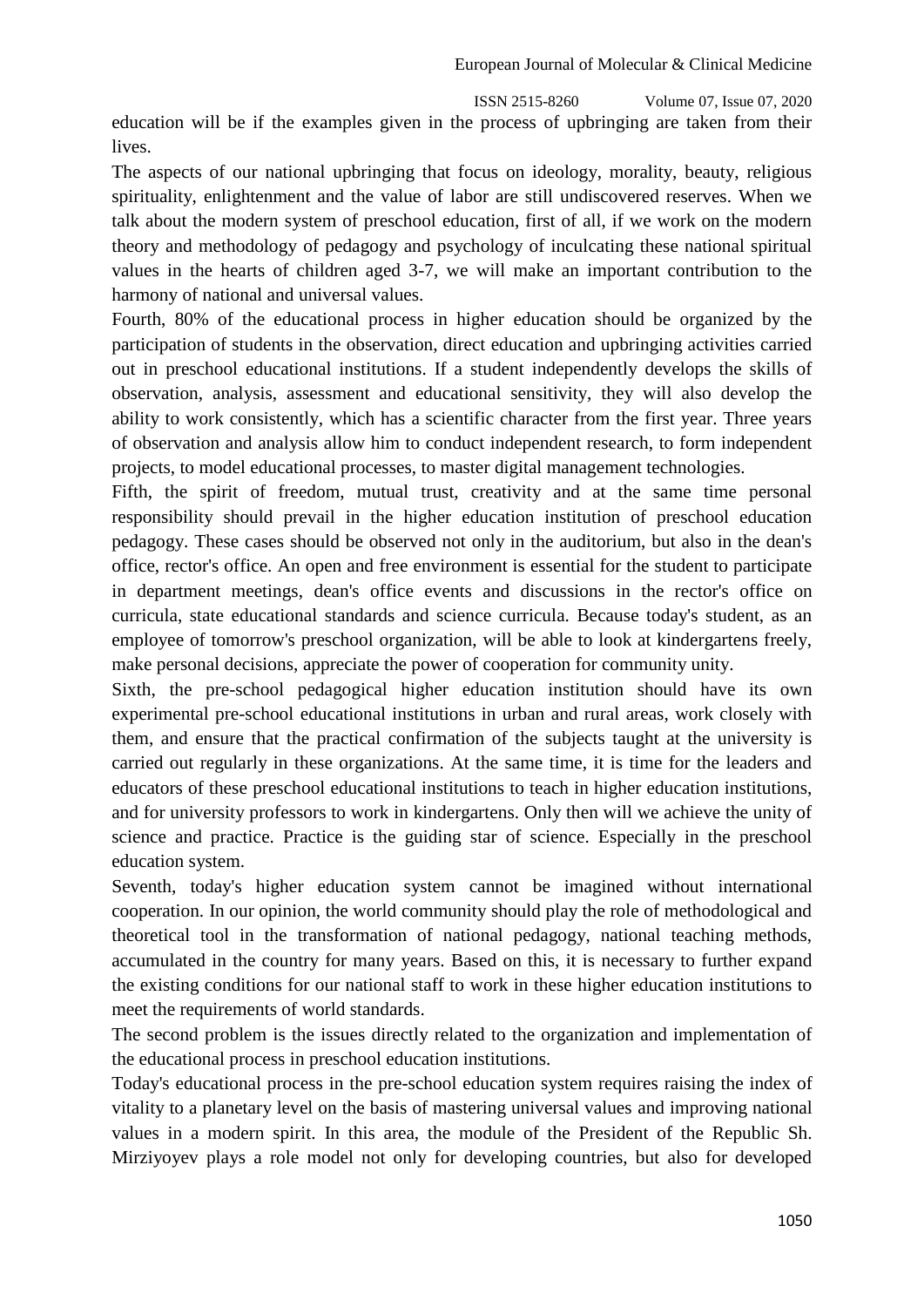countries. Hence, the formation of politics on a global scale demonstrates its coherence and strength in a particular country.

The transformation of national values into universal values, the dialectic of the active influence of universal values on the development of national values is an objective process. The harmony of national and universal values is a social ideal. The epistemological basis of the social ideal is the perception of existence by the mind, and in this perception the direct perception of the ideal result has a special place. On this basis, the social ideal imposes on the subjects who carry the ideal the task of developing specific tasks of achieving the ideal. The solution of this problem is created at the expense of indicators of objective and subjective possibility parameters of the subject.

Today, the economic, social and spiritual foundations of the preschool education system in Uzbekistan are being formed in accordance with the indicators of achieving the ideal. At the same time, the new system faces a number of organizational and practical tasks. New kindergartens are being created, conditions are being updated, and so on. However, as the President said in the process of seeing the new schools, "I do not need a new school building, I need a new school." Based on this, today we are conducting the educational process in all preschool educational institutions of the country under the "First Step" program. At the same time, pre-school age 3-4 years old, middle school age 4-5 years old, high school age 5-6 years old preschool age 6-7 years old are taught in five areas - communicative competence, play competence, social competence and cognitive competence. focused educational processes have been carried out. The current program is based on the conditions created for the comprehensive intellectual, moral, aesthetic and physical development of preschool children.

The core of our national values plays a defining role in the training. The requirement for the child according to the concept of "I" of the "First Step" program is that the child perceives himself as a positive person with his own characteristics, independent and responsible for his own behavior. At the age of 3-4, the child speaks about himself as "I" on behalf of the first person, and at the age of 4-5 he expresses his desires and interests. At the age of 5-6 he accepts and fulfills the obligations imposed on him, at the age of 6-7 he strives for independence.

The effectiveness of working with national values will be further enhanced if educators take into account the age differences in them and the differences in their "I" and self-knowledge in arousing, shaping the interest of national values in kindergarten children and shaping them into their daily lives.

The inculcation of early national values in kindergarten children begins with increasing their love for their parents. The continuation of the natural love and affection shown to the child by the parents in the family by the educator in the kindergarten and the strengthening of the parental love for the child in the family environment determine the effectiveness of this process.

Given the age differences mentioned above, the analysis of the educator's tale of parental value is important.

If educators organize the plots of the fairy tale as a series of narrative dialogue, role-playing games, analysis, views and assessments, taking into account the emotional capabilities and socialization of groups of 3-4, 4-5, 5-6, 6-7 years, speech and language, reading skills, and as children explain in the example of well-known mothers, children's love for mothers plays an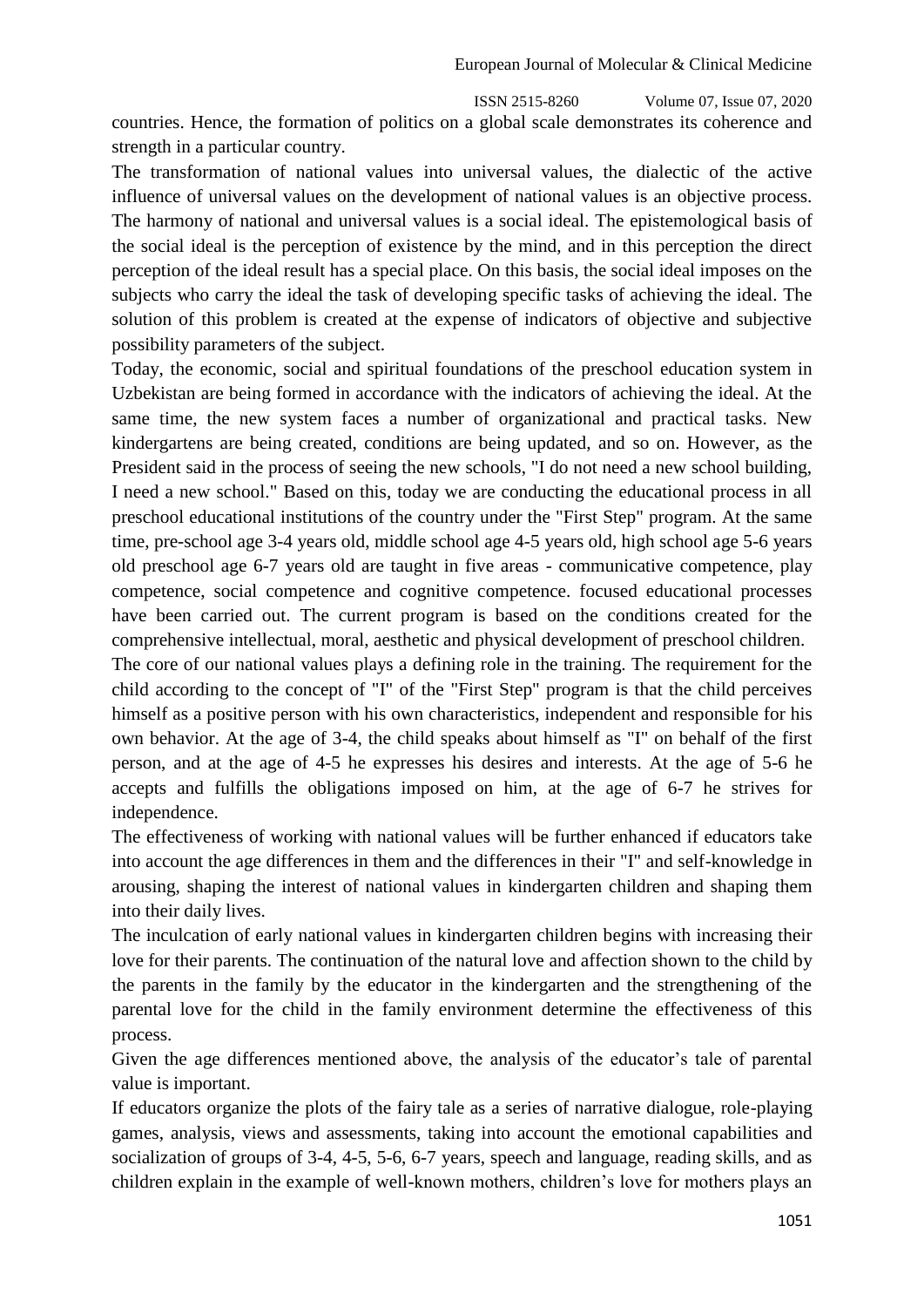important role in the globalization of the most cherished values of our nation beyond the national level.

In this regard, when talking about the value of the mother, it is important in our national pedagogy, in the myths of folklore, in the folk epics, the emotional and exciting depiction of images.

Above we have expressed our opinion about the educational process in the higher education institution of preschool education pedagogy. In addition to the above points, we would like to say that in higher education, students should also have skills such as music, painting, choreography, art reading, directing. Only on the basis of these skills can he compare the mother's hymn in the above story with the mother's hymns in Japan, France, Brazil, and on this basis form the unique features of the Uzbek mother's dignity in the hearts of children.

In the formation of national values in the hearts of children, it is necessary to emphasize that in the love of motherhood and childhood, which is inherent in our nation, is manifested only in the gods, which are inherent in Uzbek mothers. In our opinion, no mother in the world can say "alla" like an Uzbek mother. Many mothers shed tears when they say allah to their children. And they are in God

If I say Allah, be there, allayo-alla

Be honest with me, allayo-alla

When you grow up, allayo-alla

Be loyal to the country, like allayo-alla, the mother's dreams, hopes, intentions are expressed. The intention of "be the first" in the Qur'an, secondly, the intention to be "honorable" to me, thirdly, the intention to be loyal to the country when you grow up we see that The national intention, on the other hand, serves as a social task, a duty, a task for children growing up in time. Children formed under the influence of these intentions always remember these intentions of the mother in different relationships and in different situations at different stages of life.

Of course, the pre-school education system in Uzbekistan is still in its infancy, but it did not come into being in an absolute vacuum. At its core lies the nation's long history, rich experience and national pedagogy. Today in Uzbekistan there is an opportunity to bring this rich history and national pedagogy to the world audience. For example, the formation of folklore tourism on the basis of the Mother Goddess and the development of technologies for the establishment of Fergana, Khorezm, Bukhara, Surkhandarya "Mother Goddess" centers in the country and their introduction to the world community is one of the current issues.

Of course, today's educational process cannot be imagined without the world achievements in this field. Therefore, it is important to consolidate and systematize the achievements and experiences of developed countries in this field in Uzbekistan in the field of periodicity, pedagogical psychology, style and methodology, and most importantly, to create technologies for their use based on our historical values and traditions.

The new methods and techniques created should serve as a tool, not a template, for the development of national pedagogy. This requires the formation of such an approach to the issue at all levels of the preschool education system. Of course, the more the spiritual values formed in children in preschool education institutions are realized in harmony with the spiritual values of the peoples of the world, the greater its effectiveness.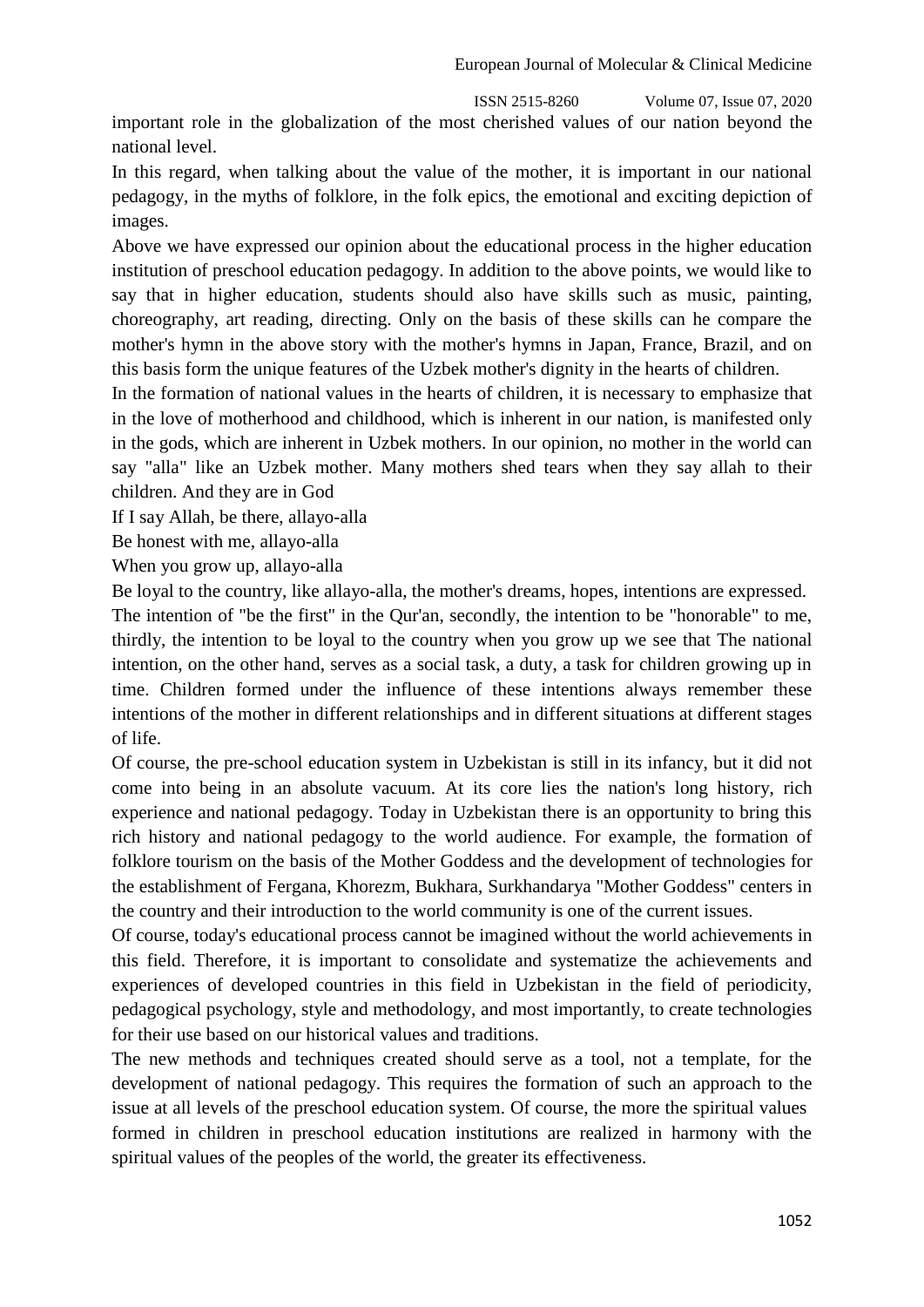ISSN 2515-8260 Volume 07, Issue 07, 2020 Distinguishing between sex and gender education is an important issue in the gender education of preschool children.

Sexual education is based on the knowledge of the characteristics of the sexual and physiological development of the child, whether the appearance of the reproductive system is normal, which ones are above the norm. Sex education was usually practiced by medical staff. This upbringing is a broad process, which includes introducing the child to the basics of sexual life, the formation of hygienic skills, acquaintance of the child with his body structure, the peculiarities of male and female organisms, their anatomical and physiological differences. Sexual differentiation is the child's awareness and mastery of his or her gender.

The concept of "gender education" is used by teachers. At the same time, we use "gender" as a basis for pedagogical processes to understand the social gender, which includes the mental, social and cultural differences between men and women in the educational process, and the existing features and relationships on this basis. The gender approach in education is usually an individual approach to demonstrating that the child is himself or herself. The gender approach allows children, regardless of their gender, to realize their potential, aspirations, new assessments, life goals, personal resources according to the principles of the principle of equality.

In the implementation of gender education, it is necessary to take into account that the anatomical, physiological characteristics of girls and boys, their mental differences, form the basis of their capabilities. This mental difference is formed under the influence of social factors - the social environment, upbringing. As a result, we have the opportunity to look at the upbringing of girls and boys not as an event that is obvious from their birth, but as an event that occurs as a result of the complex interrelationship of natural possibilities and corresponding and specific socialization.

In this process, the role of the family, the pedagogical team of MTTs, the environment around the child is enormous. This sexual and gender education is, first of all, an independent direction of education with its own peculiarities. Each direction has its own approach, method and tools. Secondly, in our view, they should be conducted in an integral, closely related, interacting manner. This means that the doctor must have mastered the basics of gender education, and the gender pedagogue must have the skills of a doctor. It is in this harmony that we achieve the goal we have been waiting for.

In addition to the above, there is another important aspect in this delicate matter. This is the place of national-cultural theory and worldview in this educational process. We know that in Uzbek families, in most cases, gender, gender-related cases are kept a secret. It's a shame to talk about it, to discuss it. For this reason, our boys and girls come to life according to the circumstances of the words they have seen, observed and heard, and as a result, in some cases, face a number of unpleasant problems. However, sex education, sex culture, sex culture is one of the main foundations of social life. We have come to be ashamed of this upbringing, which is one of the foundations of a happy human life. Today, the issue of gender education requires a completely different approach. First, boys and girls are the same child, and their sexual differences should serve to make the human relationship between them more meaningful, passionate, interesting. A girl should be proud of being a girl and live with a sense of pride. We must achieve the happiness of being a mother, the happiness of moving the continuity of generations, the happiness of being a symbol of the nation, the homeland,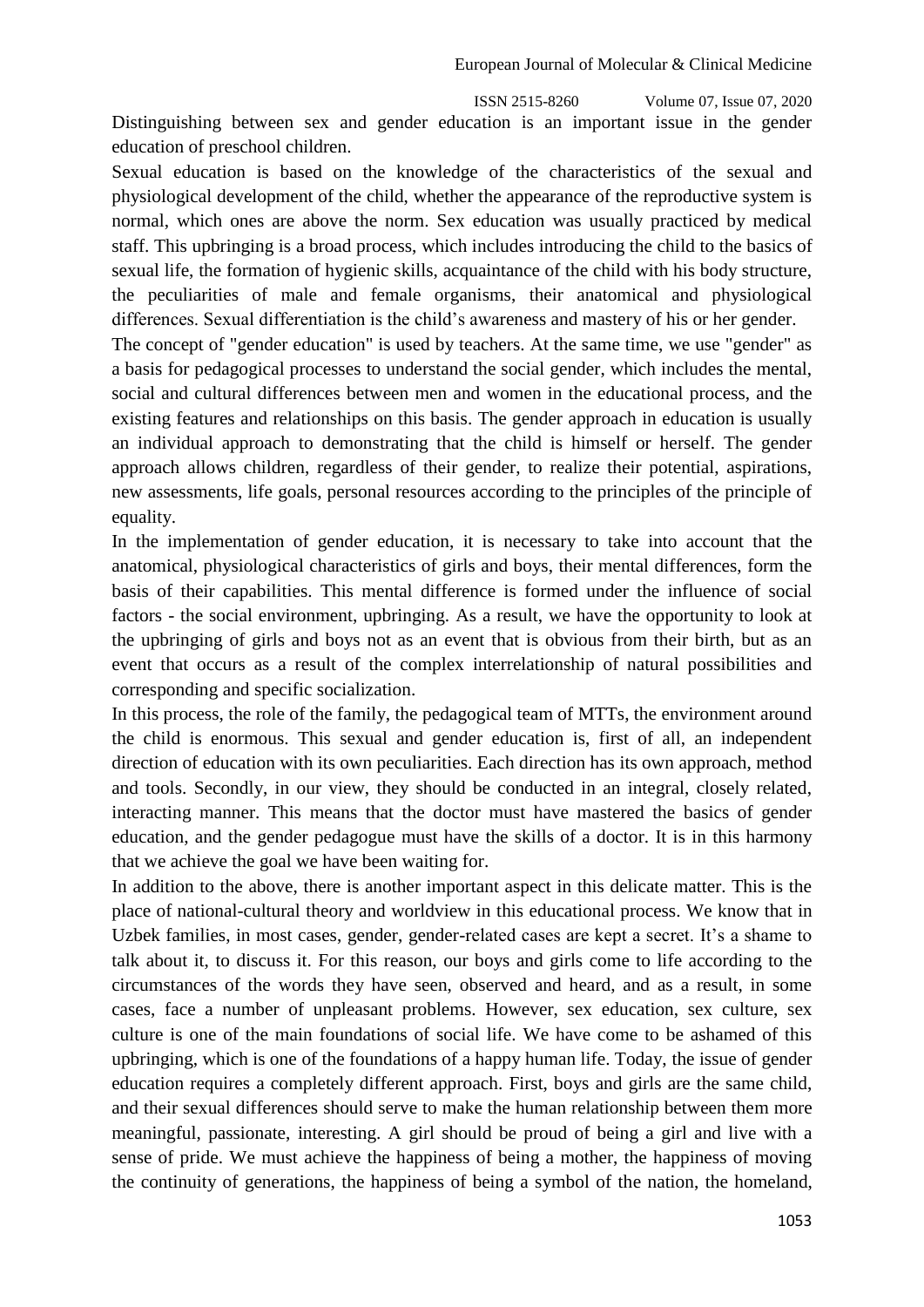the defining value in our daughters. They should strive to demonstrate the qualities inherent in these values in all aspects of social life.

Knowing the stereotypes about the upbringing of girls and boys is also of great importance in the organization and implementation of gender education of children.

Of course, at first glance, gender education in the family seems to have started spontaneously with the birth of a child. Depending on the sex of the newborn, clothes, toys are taken, treatment, intentions, etc. are chosen. However, at the same time, a child recognizes his or her gender by the age of two, and by the age of 6-7, sexual orientation and gender constancy are formed. They understand that boys are men and girls are women, and in any case, girls begin to prepare themselves to be women and boys to be men. At the same time, many parents say that a boy will become a boy on his own, and you will not know that our daughters have grown up in the same instant.

However, the process of their formation is much more complicated. The proverb that a child is the parent of seven neighborhoods is not in vain. In this, the unity of the family, MTT, society, children's friends is important.

Observing their formation in the process of upbringing, we sometimes come to the conclusion that instead of being elegant, my daughter is becoming rude and shameless, and our sons are becoming loose, physically weak, emotionally unstable.

Until recent years, our boys were mostly busy with homework, work, various district services. They were in service when male guests came to the house. They saw the older men sitting and listening, and listened to what they had to say. Their interest in life, marriage, profession, prestige grew, and they didn't even realize how young they had become. The same goes for girls. Not a word is said about gender education.

Today, the upbringing of preschool children is associated with a number of complexities. The first is that they are brought up by their mothers, grandmothers, nursing nurses, psychologist nurses, polyclinic nurses. This situation has a peculiar influence on the formation of boys in particular.

We unknowingly teach them gender roles. According to the accepted general rules, we teach how to be a girl, how to be a boy. We forgive boys for their aggression and support their activism. And we encourage girls to be cheerful, emotional, emotional. Under adult guidance, they grow up to be girls and boys just like adults.

The play, interest, and imagination they choose play a big role in shaping them as boys or girls. The family environment and its traditions play an important role in the formation of children as girls or boys. In MTTs, too, we ignore the gender differences of children. For example, in girls, speech develops faster than boys in March, and because girls have fine motor skills, they are neat and tidy compared to boys. That's why girls talk faster than boys, and their behavior is tidy and tidy. This means that the education of children in kindergarten, taking into account their gender, is of great pedagogical importance. At the same time, parents, teachers of MTT should help children to discover and find opportunities that give them sex.

Gender education in MTTs should focus, first of all, on ensuring gender self-sufficiency and timely formation in children. The child should not play with toys that are not specific to his or her gender, and should not enjoy games. They need to be taught to dress appropriately for their gender, to walk, and to develop the ability to strive to be boy-to-boy, girl-to-girl.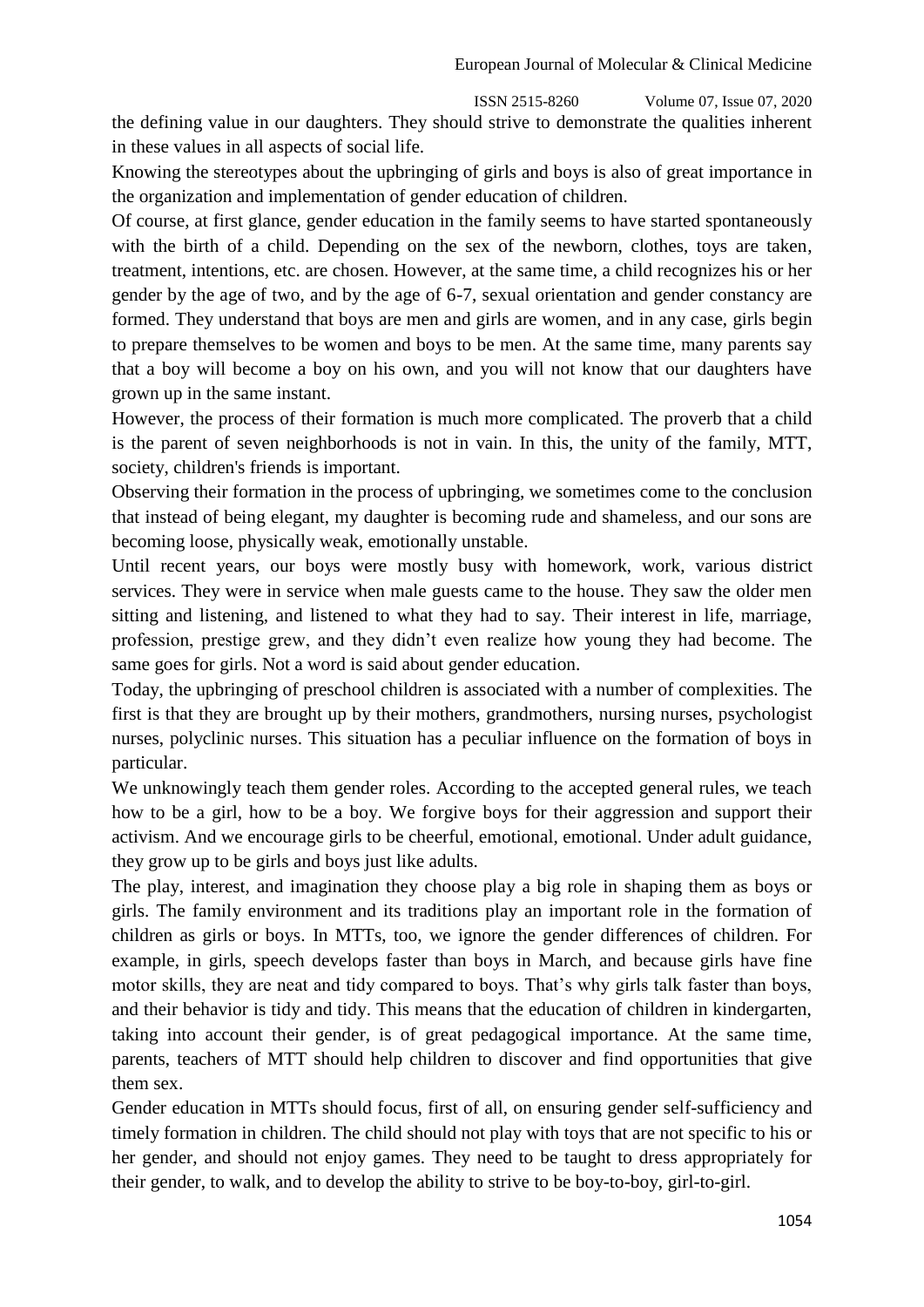ISSN 2515-8260 Volume 07, Issue 07, 2020 Nowadays, in addition to traditional qualities, girls need to be taught seriousness, resourcefulness, initiative, ability to defend their interests, ability to achieve results, and boys to be not only masculine, but also patient, eager to help people, ready to answer any question.

.

Their mutual unity and cooperation environment gives good results in the formation of gender self-compatibility of boys and girls. In this environment, girls and boys talk freely, amicably with each other, play, joke, work, and show their individual gender identity. Thus, an important factor shaping gender identity is the need to further improve the multifunctional evolving subject environment.

The multifunctional developing subject environment not only forms various activities in children (related to physical, mental play) but also forms the basis of their initial independent activity, taking into account their gender characteristics.

Boys like to play with noisy obstacles that seem aggressive. It gives them an emotionally uplifting mood. Educators do not always understand this correctly and begin to reprimand them, depressing their high spirits. Therefore, it is necessary to provide wider areas and rooms for boys to play in their groups, carrying and running and arguing.

In most cases, children's games are organized on the principle of cooperation between them, teamwork, achieving a positive result. The participation of girls is also important. Boys want to show in front of girls that they are brave, agile, agile, strong.

The girls' games take place in relatively narrow circles. They are less aggressive in their games and more mutual trust, cooperation, solidarity prevails. In girls 'games, it is also appropriate that in most cases they pass without boys. Girls 'games also feature girls' secrets that are unique to girls.

Based on these circumstances, educators cite girls as role models for boys, and such pattern and quality lead to conflicts between girls and boys. At the same time, educators need to understand that boys do not deliberately make noise, their nature is full of enthusiasm and activity.

Even when girls and boys play in different emotional states, the moral qualities in their games do not differ from each other. But, girl, girl. In them, moral qualities such as shyness, shyness, and self-doubt are formed earlier. In addition, while mental development in girls is higher than in boys, physical development in boys is faster than in girls. That is why girls are more advanced than boys in reading and creativity. Boys, on the other hand, outperform girls in physical education, labor, and similar movement activities. Therefore, it is necessary to organize educational work in such a way that boys have their own and girls have their own activities.

Observations show that boys' self-esteem is more moderate than that of girls. In addition, girls take seriously the opinions, evaluations, and attitudes expressed about themselves. Assessing boys, on the other hand, requires a lot of precision and demonstration and proof.

In general, these cases are very important in the upbringing of children. Evaluation of children in the process of upbringing, unfair awarding of prizes in competitions, unfair choice of roles in games, etc. lead to the formation of a biased attitude in children from kindergarten age. The effectiveness of our anti-corruption work is not high. Because children grow up between those injustices from kindergarten age, school, college, higher education. It should not be forgotten that the root of these views begins at kindergarten age.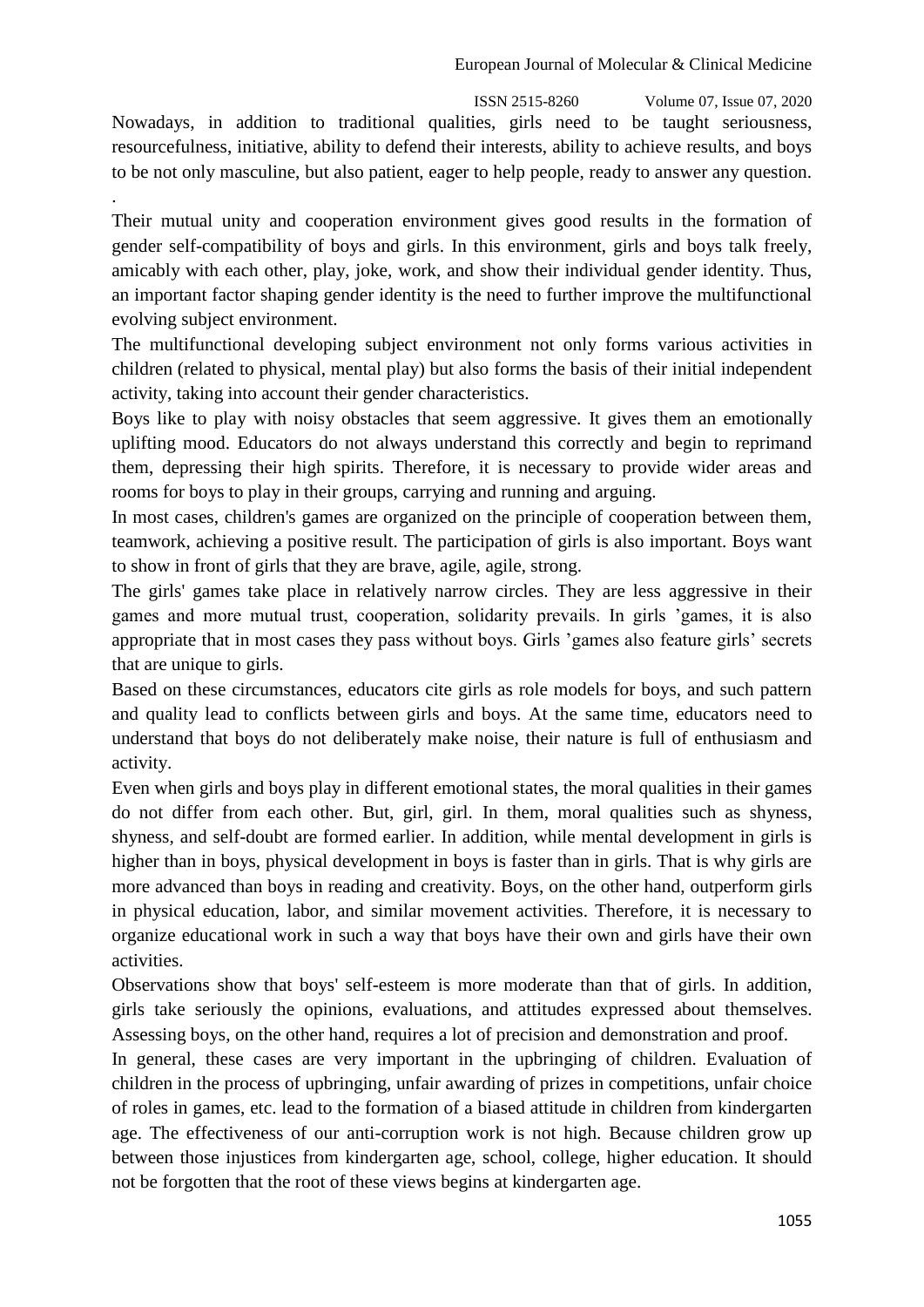The formation of tolerance in children is a complex process, ranging from simple to complex. This process involves many tools, methods and techniques, forms. An important part of this is the game tool.

Plot-role games in the process of education and upbringing in preschool organizations through games - "Speaking things", "Who said mo-o-o-o", "With different voices", "Let's talk", "Magic word" and others. serves to develop in children the ability to master a culture of mutually tolerant communication and apply it in practice. Take, for example, the Talking Things game. It involves a variety of talented, active, shy, silent children. In the game, it is as if the educator is talking to a child when he picks up one of his favorite toys. This situation attracts children's attention to varying degrees. Children have different emotional reactions. In such a situation, the educator encourages the children to respect each other, to observe and appreciate each other's reaction. Then the educator continues the game and tells the children what the doll said. In this case, each child tries to express his or her imagination. There is a kind of "disorder" - the children suddenly begin to say that I know, I say. The group becomes a unique competitive arena. It is this situation that requires children to feel and understand each other's feelings. This requirement serves to develop this ability in them. As a result, children begin to develop mutual intimacy, mutual understanding.

Observation of play exercises with children leads to the conclusion that different plot-role games develop children's nonverbal communication skills. It cultivates the ability to maintain distance, balance in relationships, to feel the mood of the relationship, to take it into account, to keep in touch.

Of course, every game has a role in shaping tolerance in children. Therefore, before conducting game lessons, the educator should carefully prepare the purpose of the game, the necessary tools for its implementation, and carefully plan the methods of its implementation. If the educator aims to develop tolerance in children during play, then the means, methods and forms of play should be appropriate. For example, if we look at the game "With different voices", the simplest song selected in it encourages children to sing together, in collaboration, in unison. Of course, in doing so, each of them strives to demonstrate their talents. In doing so, some of them need someone's help, or someone shouldn't interfere with anyone. The desire to solve these problems together, without offending each other, serves to form a moral quality that is very important in the world - the quality of understanding each other. A loud, low, soft song gathers their spirit, strengthens their spirit, and they look forward to when we should sing the song together again. This serves to develop their interest in creativity and knowledge.

It is also important to pay attention to the fact that girls are formed by hearing, and hearing stimuli take precedence in their development. Boys, on the other hand, pay more attention to visual perception, which is based on seeing, demonstrating. Therefore, in education, we need to make extensive use of live visual media, not just telling and explaining. Children themselves should be actively involved in these activities and education. In these sessions, the educator who asks the children a question usually gets the first answer from the girls. The girls try to answer the question in detail, without haste, logically. Then we need to be willing to listen patiently without them and try to deepen the answer.

Boys think longer and answer the question in a long way. He tries to respond with a long sigh. It is therefore advisable to get an answer to the question from them after the girls.